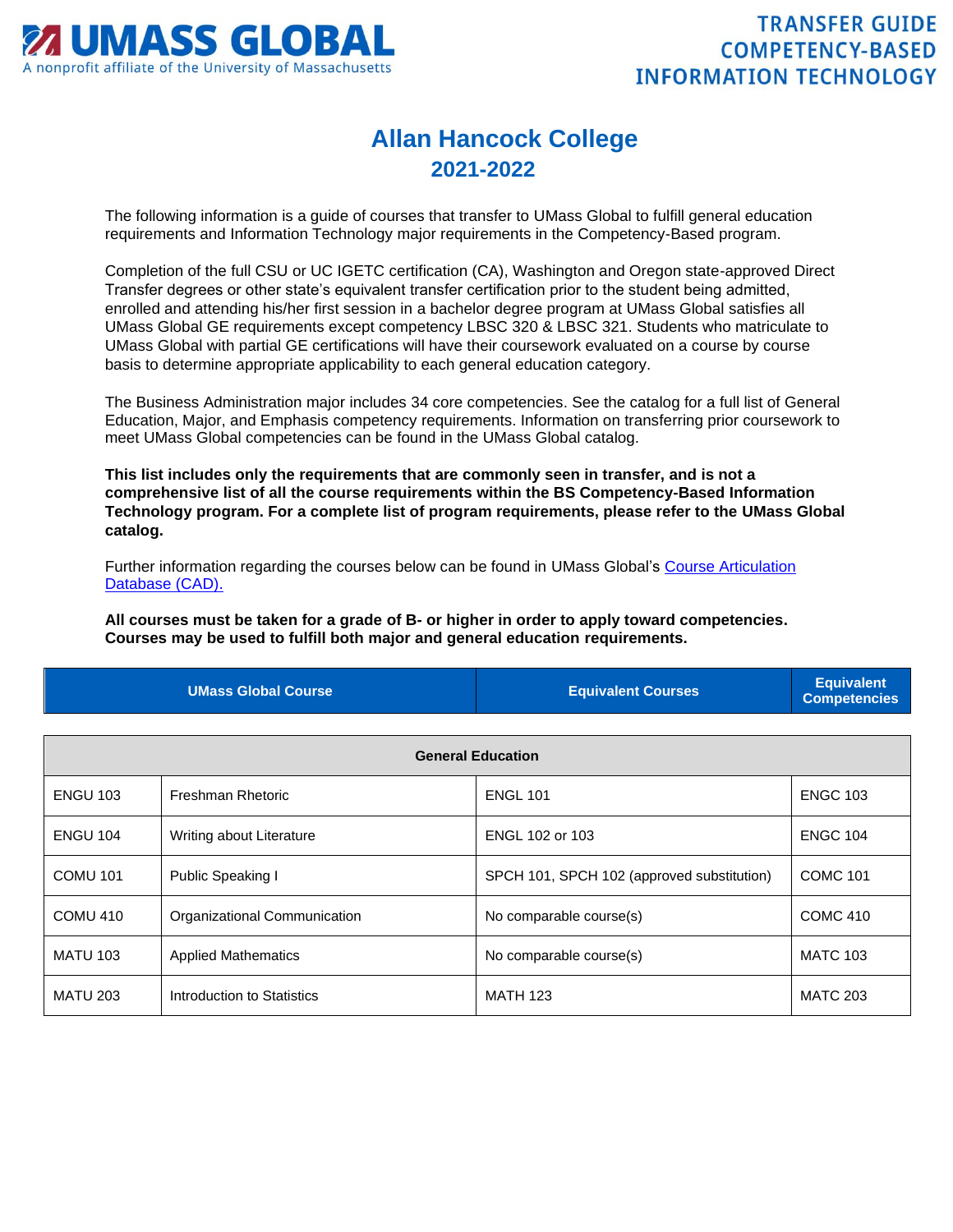| Humanities                    | Any 9 Credits of Humanities                                                          | ART 101, 103, 104, 105, 106, 109, 151,<br>152,153<br>ASL 120, 121, 124, 126, 130<br>ENGL 130, 131, 132, 133, 135, 137, 138, 139,<br>140, 144, 145, 146, 148<br><b>DANC 101</b><br>DRMA 103, 104, 110, 111<br><b>FCS 144</b><br>FILM 101, 102, 103, 104, 107, 108, 109<br>FRCH 101, 102<br>ITAL 101, 102, 103, 104<br>MUS 100, 101, 102, 104, 106, 111, 112, 113,<br>114<br>PHIL 101, 102, 105, 112, 114, 121, 122                                                                                                                       | <b>PHLC 110</b><br>HUMC 110, 115 |
|-------------------------------|--------------------------------------------------------------------------------------|-----------------------------------------------------------------------------------------------------------------------------------------------------------------------------------------------------------------------------------------------------------------------------------------------------------------------------------------------------------------------------------------------------------------------------------------------------------------------------------------------------------------------------------------|----------------------------------|
|                               |                                                                                      | <b>PHTO 101</b><br>SPAN 101, 102, 103, 104, 105, 110, 111, 112<br>SPCH 101*, 102, 103*, 106, 108, 110*                                                                                                                                                                                                                                                                                                                                                                                                                                  |                                  |
| Natural<br><b>Sciences</b>    | Any 6 Credits of Natural Sciences                                                    | AG 162, 163, 164<br>ANTH 101, 110<br>ASTR 100, 121<br>BIOL 100, 120, 124, 125, 128, 132, 150, 154,<br>155<br>CHEM 110, 120, 140, 150, 151, 180, 181<br>FSN 110, 112, 133<br>GEOG 101,<br>GEOL 100, 114, 131, 141<br>PHSC 111, 112<br>PHYS 100, 110, 141, 142, 161, 162, 163                                                                                                                                                                                                                                                             | NSCC 115, 110                    |
| Social<br><b>Sciences</b>     | Any 9 Credits of Social Sciences                                                     | AJ 101, 102, 103, 104, 105, 120, 130, 315<br>ANTH 102, 103, 105<br>BUS 102, 111, 141*, 303<br>ECON 101, 102, 141<br>ECS 100, 101, 102, 104, 105, 106, 112, 113,<br>116, 117, 118, 119, 122, 125, 132<br><b>ENGL 105</b><br>GBST 101, 141*<br>GEOG 102, 103<br>HIST 101, 102, 103, 104, 105, 107, 108, 118,<br>119, 120, 138<br>HUM 101, 102, 103, 104, 105<br><b>HUSV 110</b><br>LGBT 101, 102<br>POLS 101, 103, 104, 105<br>PSY 101, 105, 106, 112, 113, 117, 118, 119,<br>121, 122, 128<br>SOC 101, 102, 104, 106, 110, 120, 122, 155 | SOSC 110, 115                    |
| LBSU 302 &<br><b>LBSU 304</b> | Information Fluency and Academic Integrity &<br><b>Liberal Arts Core Foundations</b> | Cannot be satisfied in transfer                                                                                                                                                                                                                                                                                                                                                                                                                                                                                                         | LBSC 320 &<br>321                |

| <b>Information Technology Core</b> |                                                   |                         |                 |  |
|------------------------------------|---------------------------------------------------|-------------------------|-----------------|--|
| <b>CSCU 251</b>                    | Introduction to Computing Systems<br>Organization | No comparable course(s) | <b>CSCC 251</b> |  |
| CSCU 408                           | Database Management                               | No comparable course(s) | <b>CSCC 408</b> |  |
| CSCU 200                           | Introduction to Computers and Data Processing     | <b>CBIS 101</b>         | <b>CSCC 200</b> |  |
| <b>CSCU 270</b>                    | <b>Information Systems Security</b>               | No comparable course(s) | <b>CSCC 270</b> |  |
| OLCU 350                           | Leadership and Professional Ethics                | No comparable course(s) | OLCC 350, 355   |  |